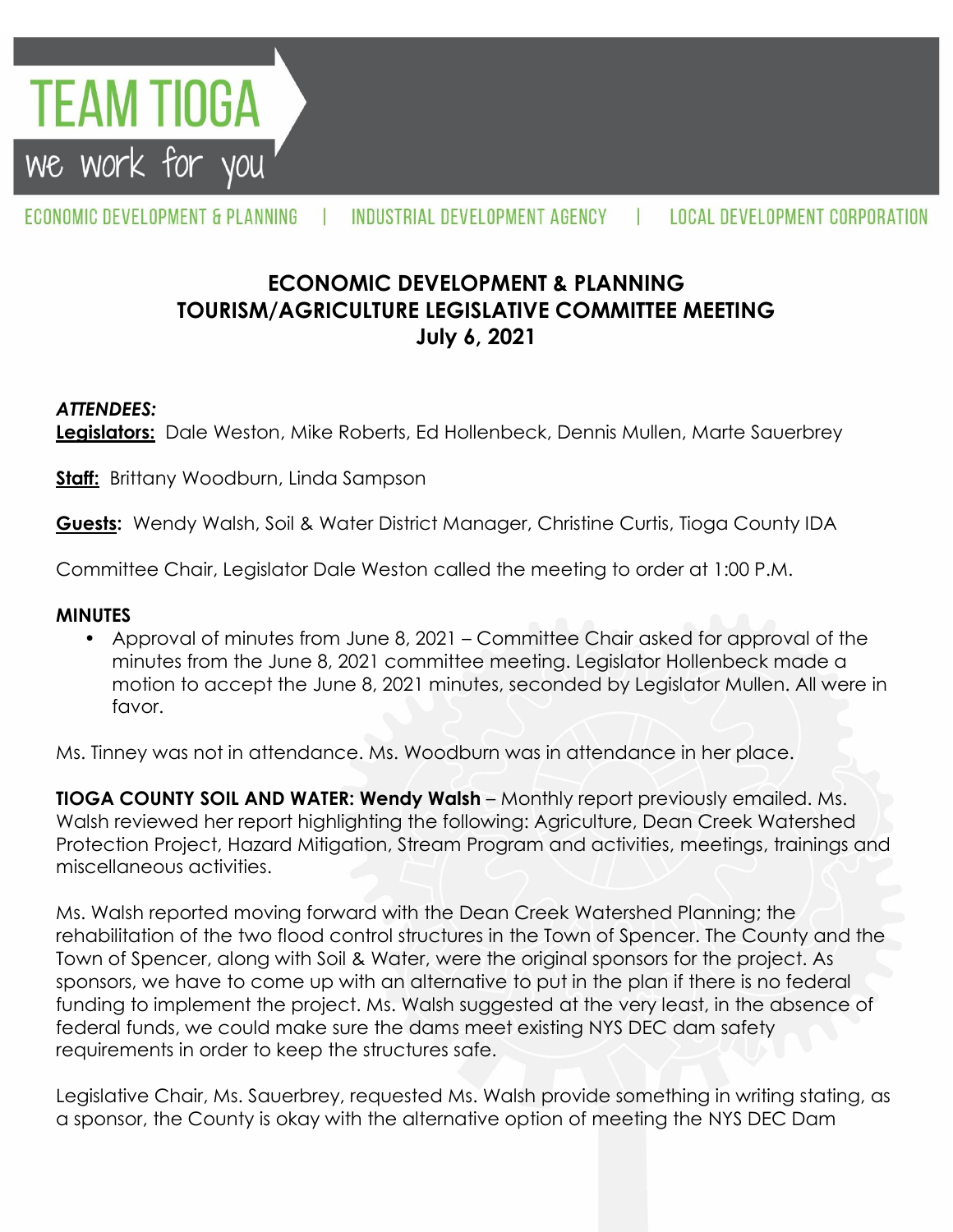Safety requirements in the absence of funding. Ms. Walsh will reach out to the Town of Spencer as well.

**Tioga County IDA: Christine Curtis** - Committee Chair, Legislator Weston, introduced Ms. Curtis to present and answer questions on the following:

- West Bay Star PILOT Cost Benefit Analysis was distributed; construction of new medical office space leased to Lourdes Hospital. There were no questions. The committee was in support of this PILOT.
- SunEast PILOT Cost Benefit Analysis was distributed; installation of a solar project on Montrose Turnpike. Ms. Curtis pointed out this project is met with a lot of controversy. After some discussion, nobody was in support of this project.

Legislative Chair, Ms. Sauerbrey, stated that Ms. Curtis should not bring the SunEast PILOT to the Legislature, as it would not be supported.

**ECONOMIC DEVELOPMENT & PLANNING (ED&P): Brittany Woodburn** – Agenda, attachments and highlights previously emailed. Following are the Director's Highlights:

**Meetings Attended** – Ms. Woodburn reported on meetings attended by the TEAM:

- Southern Tier Network To discuss broadband opportunities.
- Tioga County Chamber of Commerce Board Attended the monthly meeting.
- Tioga County IDA Attended the monthly meeting, as well as the Temple Liberty PILOT Public Hearing.
- Tioga County LDC Attended the monthly meeting.
- STREDC
- Tioga Opportunities Met to discuss a partnership for a grant opportunity.
- Regional Council Updating their strategic plan; participated in the following:
	- o Advanced Manufacturing Work Group
	- o Workforce Development Work Group
- Education Workforce Coordinator Steering Committee
- CCE Discuss a partnership between the Education Workforce Coordinator and WIOA (Workforce Innovation Opportunity Act) Youth Program.
- Owego Apalachin School District Met to discuss the following:
	- o Child care opportunities
	- o Temple Liberty PILOT
- Tioga County Economic Recovery Advisory Council Met to wrap up the report.
- Business Visits
	- o Suez Met to discuss projects in Owego.
	- o Stateline Auto- Attended the ribbon cutting; running a new pilot program sending their cars via rail to Kansas City.
- Municipality Visits
	- o Town of Owego- Temple Liberty PILOT
	- o Village of Owego- Temple Liberty PILOT
	- o Village of Waverly- Village Hall annex
- Prospects
	- o Global Environmental Energy- Working to locate an existing building for their operations.
	- o Industrial spec space for the Lounsberry area.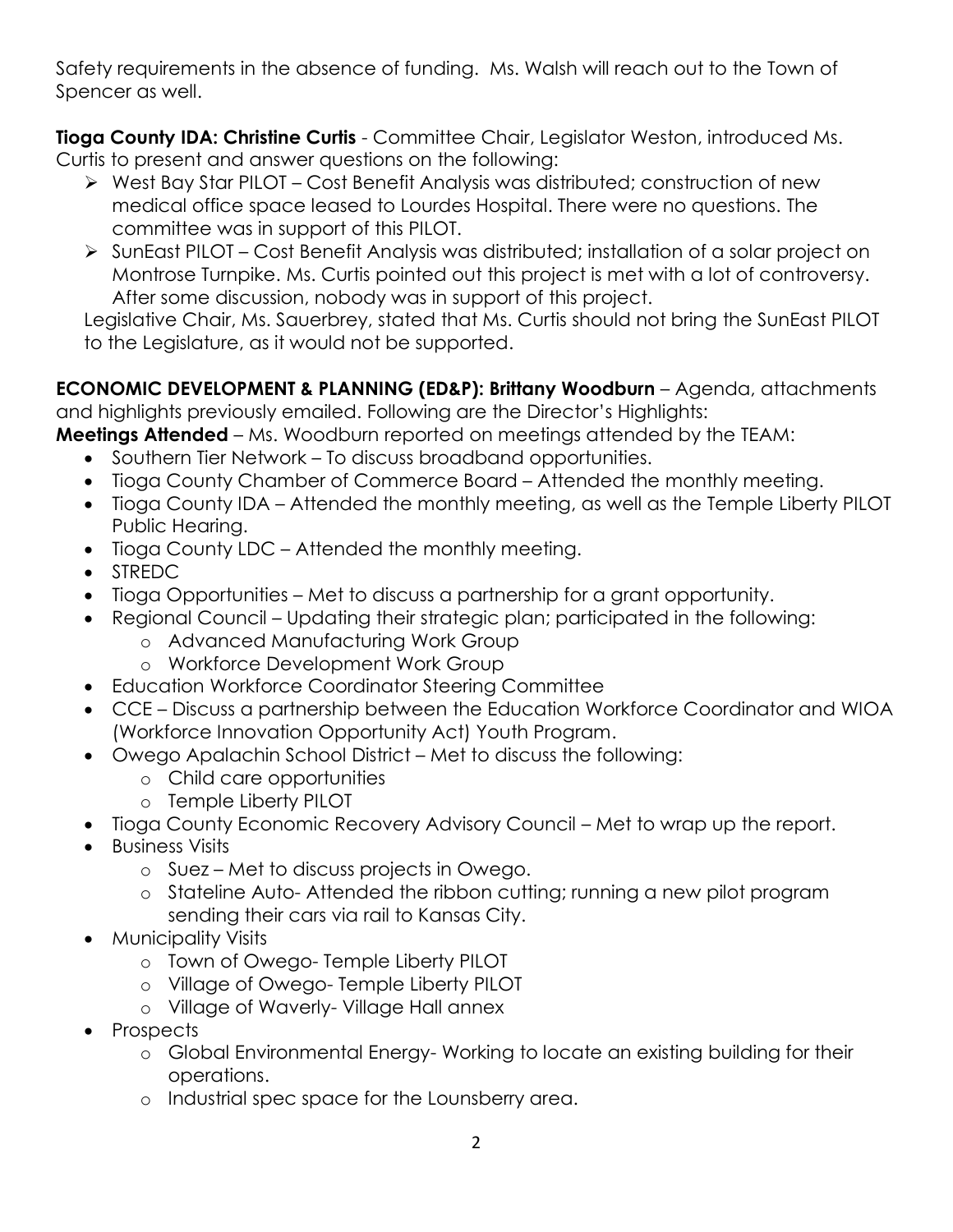- o SunEast Solar- PILOT
- o Temple and Liberty LLC- PILOT
- o West Bay Star (Lourdes)- PILOT
- Presentations None this month.

## **Department Highlights**

- $\bullet$  COVID-19
	- o Tioga County Economic Recovery Advisory Council
		- Wrap-up document/summary Ms. Jardine did a nice job completing this document summarizing accomplishments. This document could be sent via email if interested.
	- o COVID relief programs/resources for businesses- Continue to actively provide assistance.
- Village of Owego
	- o DRI (18 projects)- Ongoing
	- o NY Main Street, North Avenue, Owego (6 projects)- Projects are ongoing
	- o Owego Gardens 2- Project continues.
- Land Bank Ms. Saraceno continues to work on the Temple/Liberty Street Project in Owego.
	- o Deputy Director
		- **Job Description changes upon Ms. Saraceno's retirement at the end of** the month; incorporate Land Bank duties with Deputy Director.
	- o Part Time Hire
		- **Job Description**
	- o HCR webinar- Funding opportunities for the Land Bank.
- RESTORE NY
	- o Owego and Waverly projects progressing- Ms. Woodburn and Ms. Saraceno continue to work on; could be completed in the next couple of months.
- Housing
	- o Temple and Liberty LLC- Project continues; INHS (Ithaca Neighborhood Housing Services) is the proposed housing developer for this project.
		- Watkins Glen project visit- Ribbon cutting event for INHS; a new affordable housing development.
	- o SEPP- Potential senior housing project in the Village of Waverly.
- Community Development Ms. Hendrickson continues to work on the following:
	- o Tioga County Non-Profit Network
	- o REAP
		- Pat Hanson Potential new Board member.
	- o Tioga County Foundations Coalition
	- o Waverly Glen Park- Ribbon cutting event in August
	- o Village of Owego- First Friday participation
	- o Candor EMS- Grant assistance for operational funds.
	- o Village of Spencer- Nichols Park nomination
	- o Leadership Tioga- Ms. Hendrickson to take over the facilitator role for this group.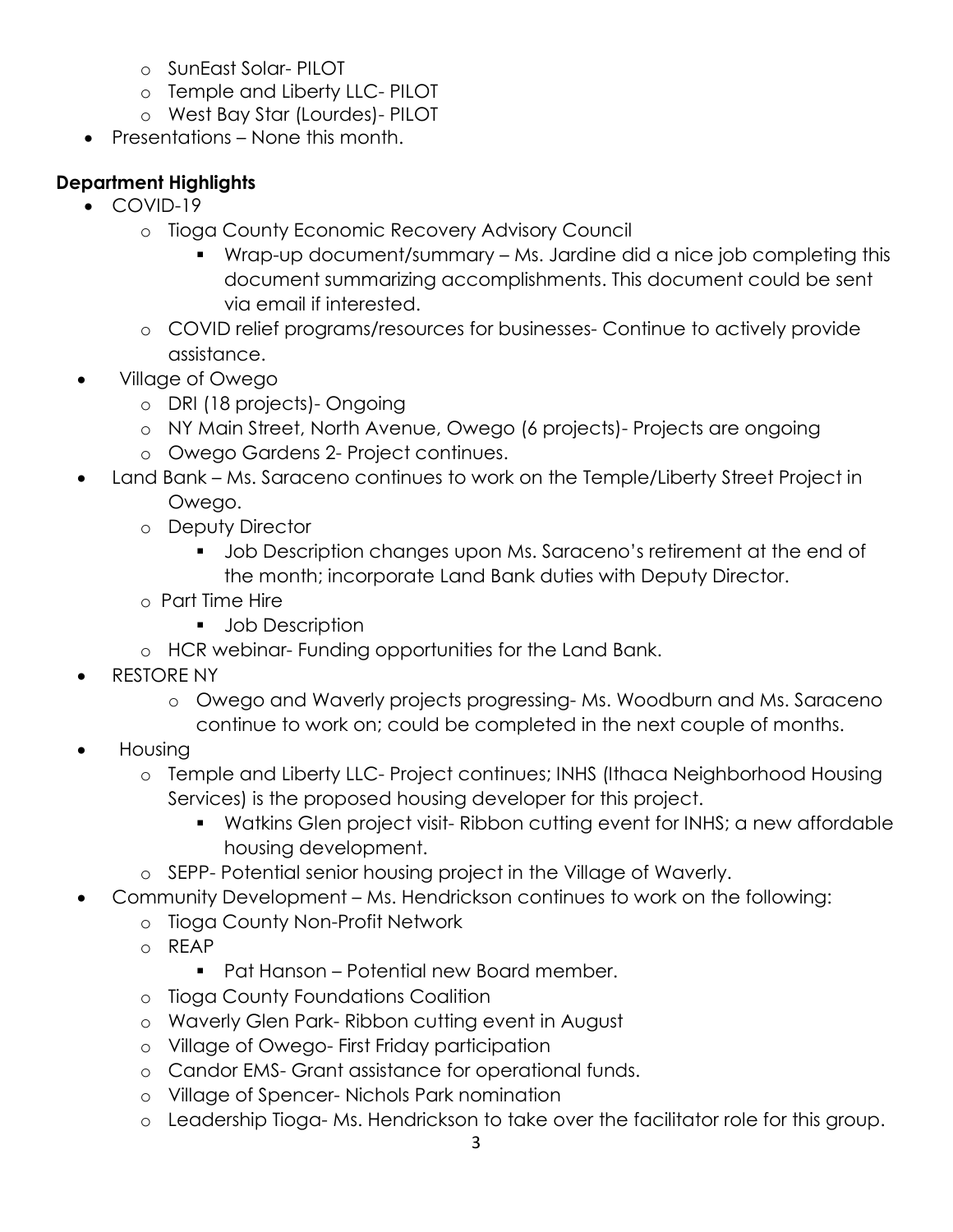- o Village of Waverly- Trail grant application assistance; feasibility study for potential boat launch and trail connections within the Village.
- Workforce- Ms. Woodburn continues to work on the following:
	- o Workforce Pipeline Development Study- Implementation
		- **Education Workforce Coordinator** 
			- $\div$  Job Posting 40 applicants; 6 8 to follow up on.
			- $\cdot$  Steering Committee has been developed to help with the hiring process.
	- o Regional Council Workforce Work Group
	- o Broome Tioga Youth Council
	- o WIB
- Ag- Ms. Griffiths continues to work on the following:
	- o Agricultural Resource Group
	- o Ag Value Chain Study Steering Final Report- Copies of the report were available for distribution for anyone interested.
	- o CCE- Solar/Ag discussion
	- o Other
		- GIS mapping activities
		- **•** OHPC meetings
		- **SBDC Small Business Recovery Grant webinar**
		- DRI Projects Administration Assisting with OHPC/SHPO consultations.
		- NY Main Street Project Administration- North Ave and Candor- Ms. Griffiths will be taking over the administration of NYMS projects this month.
		- USDA Community Facilities Shared Services equipment grant
- Planning Ms. Jardine continues to work on the following:
	- o 239 Reviews ( 2 )
		- County Case 2021-014: Town of Owego, Special Use Permit, Nikos Automotive expansion, Board recommended approval.
		- County Case 2021-015: Town of Berkshire, Site Plan Review Local Law amendment, Board recommended approval.
	- o Village of Owego/Temple and Liberty LLC local approvals.
	- o ST8
		- **Opportunity Zone Platform rollout**
		- **ARC Review Committee**
	- o Active Plans
		- **Village of Waverly Comprehensive Plan**
- Grants
	- o Potential (13)
		- **T** Town of Berkshire- DOT TAP funding (sidewalk extension)
		- **Fall Franch Endinger 1** Temple and Liberty LLC- affordable housing
		- **Candor EMS-Mee Foundation**
		- **Village of Owego- CDBG, Housing Rehab**
		- **Tioga County-NYSDOS LGE- Countywide EMS Evaluation**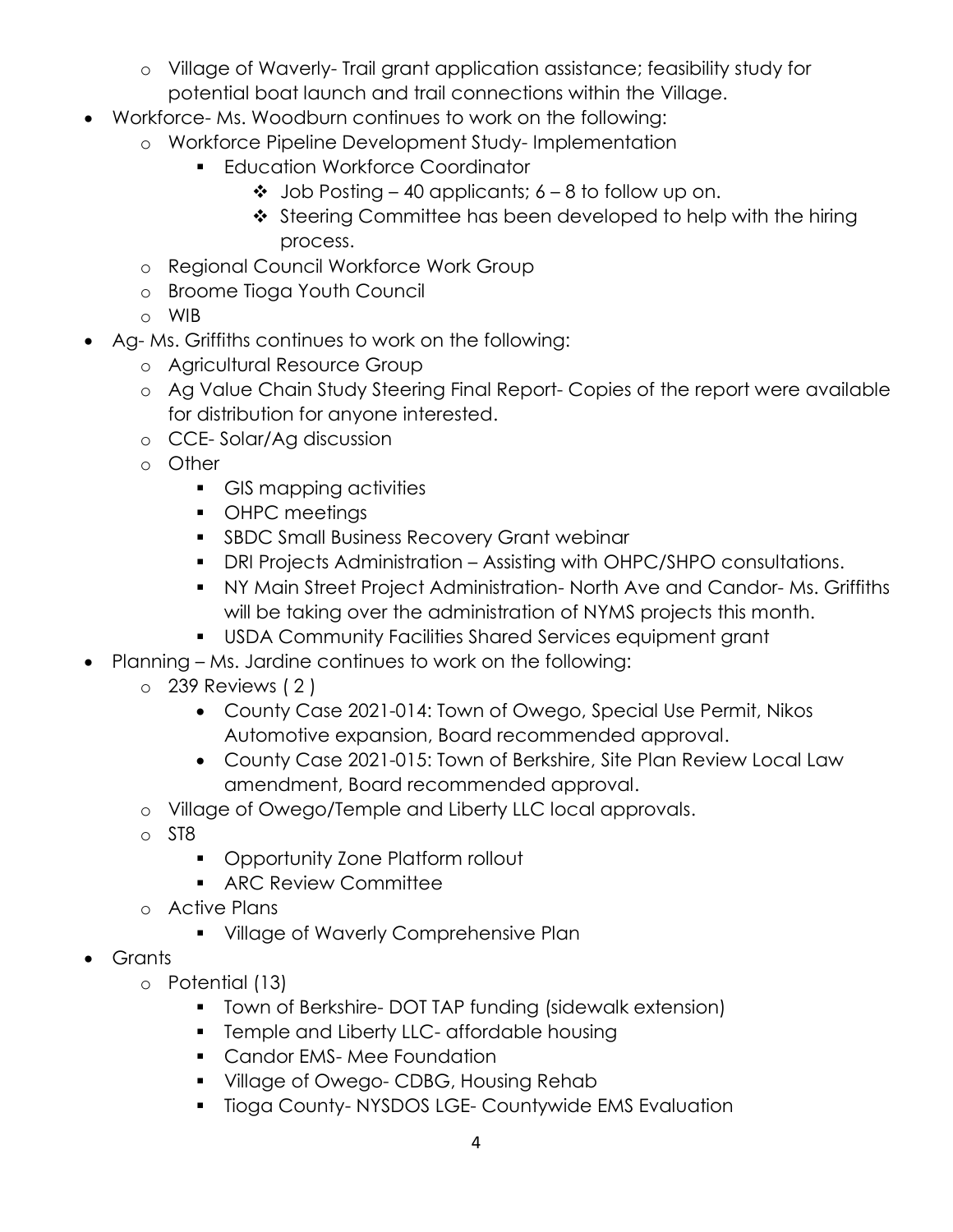- **NYS HCR Community Investment Fund**
- **CDBG CARES Act-Small Business Support**
- **Tioga County EMS District**
- **REAP- Owego Elks, Les Wagner Foundation**
- **Candor EMS, Tioga State Bank Foundation**
- **Tioga County-2021/2022 Phase II)**
- **Nelson Development Group, NYMS, Lake Street**
- **CDBG Housing Rehabilitation**

### o Pending (23)

- **TCLDC-USDA RDBG- Tioga County Recruitment Tool**
- **TCLDC-USDA RBDG- Technical Assistance to Business**
- **Catholic Schools of Broome County- Fannie C. Hyde**
- Racker- USDA/CDBG Neighborhood Depot
- **Town of Richford-Lowe's, Rawley Park improvements**
- **Town of Richford- Senator Schumer, town hall**
- **REAP- NPS Historic Preservation Subgrant Program**
- **TCIDA-ARC- Education Workforce Coordinator**
- **CPSI- ARC incubator plan**
- **Village of Owego- ARC, Creek Trails plan**
- REAP, Owego Elks Lodge- Mildred Faulkner Truman, building assessment
- **Candor EMS- Tioga County Senior Citizens Foundation**
- **Candor Historical Society- Tioga County Senior Citizens Foundation**
- **Candor Historical Society- Tioga State Bank**
- **Tioga County-2020/2021 Phase III**
- Tioga County-2021/2022 Phase I
- **Village of Spencer- Nichols Park Historic Preservation Award**
- Village of Nichols- USDA Community Facilities (vacuum truck)
- Nelson Development- CFA ESD Capital grant, Lake Street
- **CPSI- CFA, ESD Planning grant, incubator plan**
- **TC IT- CFA LGE, shared services Owego/Candor**
- **Village of Waverly-ESD Planning, Economic Analysis**
- Town of Richford- FEMA (engineering of railroad stream crossing)
- o Active (21)
	- **Village of Owego- RESTORE NY, Briggs/Awad**
	- Village of Owego- Downtown Revitalization Initiative
	- **Village of Waverly-NYS Parks, Waverly Glen Park**
	- **Village of Waverly- RESTORE NY, Twigg 1**
	- REAP- USDA, Public Well (equipment)
	- **TCPDC- Enterprise Community Partners (land bank funds)**
	- **Village of Owego-Main Street (CFA)**
	- **Midwestern Pet Foods (CFA)**
	- **Racker (CFA)**
	- **Raymond Hadley (CFA)**